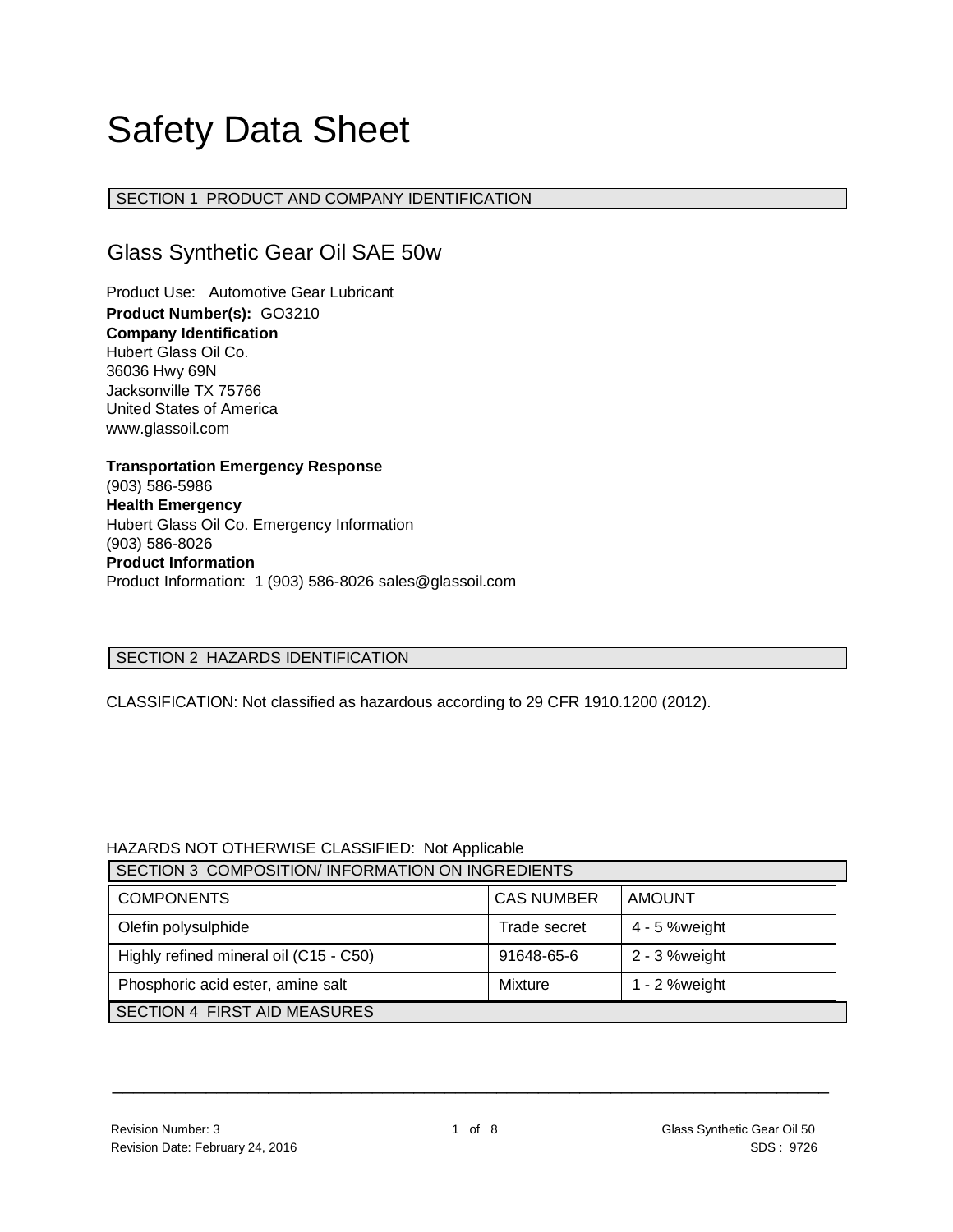Description of first aid measures

Eye: No specific first aid measures are required. As a precaution, remove contact lenses, if worn, and flush eyes with water.

Skin: No specific first aid measures are required. As a precaution, remove clothing and shoes if contaminated. To remove the material from skin, use soap and water. Discard contaminated clothing and shoes or thoroughly clean before reuse.

Ingestion: No specific first aid measures are required. Do not induce vomiting. As a precaution, get medical advice.

Inhalation: No specific first aid measures are required. If exposed to excessive levels of material in the air, move the exposed person to fresh air. Get medical attention if coughing or respiratory discomfort occurs.

Most important symptoms and effects, both acute and delayed IMMEDIATE HEALTH EFFECTS

Eye: Not expected to cause prolonged or significant eye irritation.

Skin: Contact with the skin is not expected to cause prolonged or significant irritation. Contact with the skin is not expected to cause an allergic skin response. Not expected to be harmful to internal organs if absorbed through the skin.

Ingestion: Not expected to be harmful if swallowed.

Inhalation: Not expected to be harmful if inhaled. Contains a synthetic hydrocarbon oil. May cause respiratory irritation or other pulmonary effects following prolonged or repeated inhalation of oil mist at airborne levels above the recommended mineral oil mist exposure limit. Symptoms of respiratory irritation may include coughing and difficulty breathing.

DELAYED OR OTHER HEALTH EFFECTS: Not classified

Indication of any immediate medical attention and special treatment needed Not Applicable

#### SECTION 5 FIRE FIGHTING MEASURES

EXTINGUISHING MEDIA: Use water fog, foam, dry chemical or carbon dioxide (CO2) to extinguish flames.

PROTECTION OF FIRE FIGHTERS:

Fire Fighting Instructions: This material will burn although it is not easily ignited. See Section 7 for proper handling and storage. For fires involving this material, do not enter any enclosed or confined fire space without proper protective equipment, including self-contained breathing apparatus.

Combustion Products: Highly dependent on combustion conditions. A complex mixture of airborne solids, liquids, and gases including carbon monoxide, carbon dioxide, and unidentified organic compounds will be evolved when this material undergoes combustion.

# SECTION 6 ACCIDENTAL RELEASE MEASURES

Protective Measures: Eliminate all sources of ignition in vicinity of spilled material.

Spill Management: Stop the source of the release if you can do it without risk. Contain release to prevent further contamination of soil, surface water or groundwater. Clean up spill as soon as possible, observing precautions in Exposure Controls/Personal Protection. Use appropriate techniques such as applying non-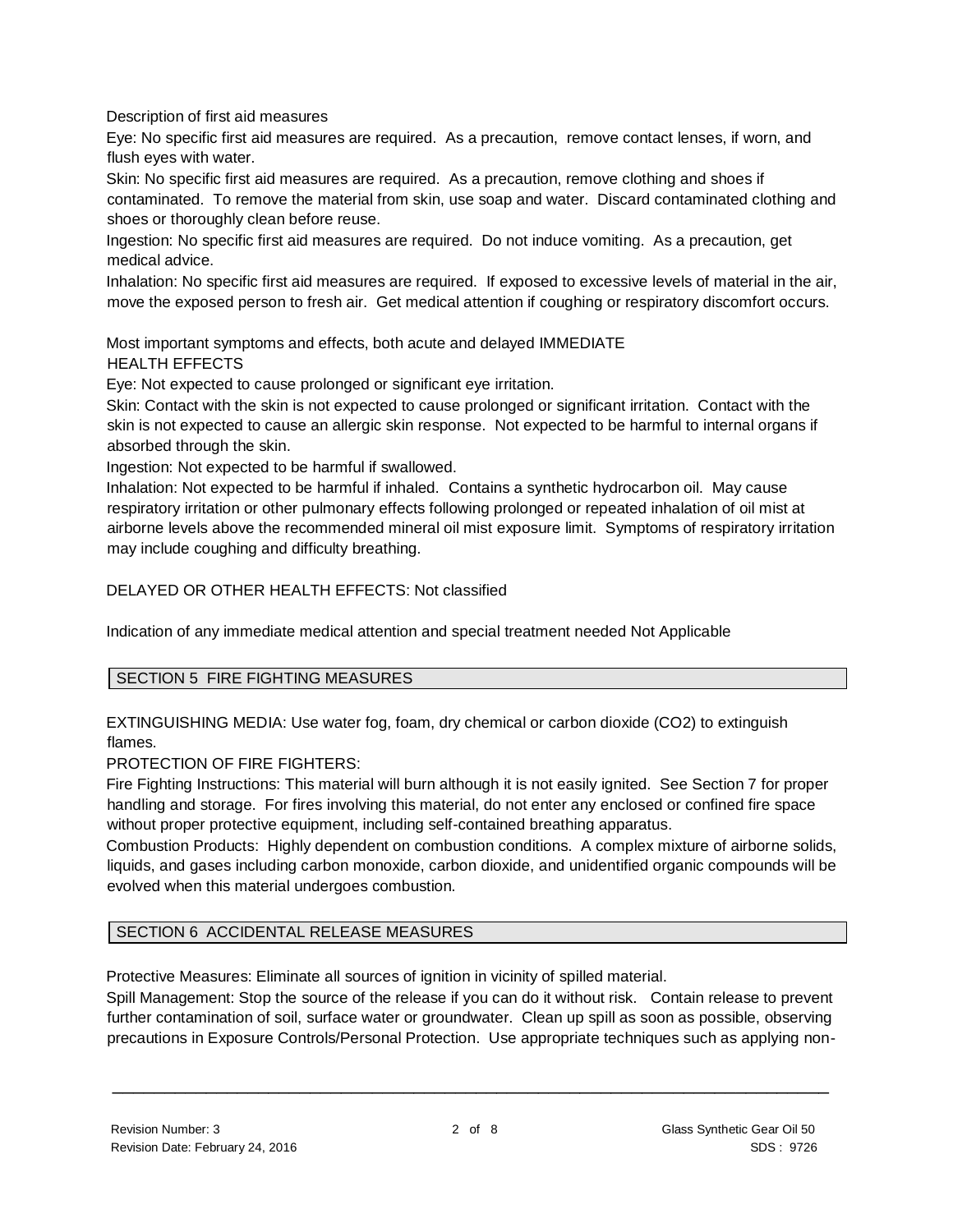combustible absorbent materials or pumping. Where feasible and appropriate, remove contaminated soil. Place contaminated materials in disposable containers and dispose of in a manner consistent with applicable regulations.

Reporting: Report spills to local authorities and/or the U.S. Coast Guard's National Response Center at (800) 424-8802 as appropriate or required.

# SECTION 7 HANDLING AND STORAGE

General Handling Information: Avoid contaminating soil or releasing this material into sewage and drainage systems and bodies of water.

Precautionary Measures: Keep out of the reach of children.

Static Hazard: Electrostatic charge may accumulate and create a hazardous condition when handling this material. To minimize this hazard, bonding and grounding may be necessary but may not, by themselves, be sufficient. Review all operations which have the potential of generating and accumulating an electrostatic charge and/or a flammable atmosphere (including tank and container filling, splash filling, tank cleaning, sampling, gauging, switch loading, filtering, mixing, agitation, and vacuum truck operations) and use appropriate mitigating procedures.

Container Warnings: Container is not designed to contain pressure. Do not use pressure to empty container or it may rupture with explosive force. Empty containers retain product residue (solid, liquid, and/or vapor) and can be dangerous. Do not pressurize, cut, weld, braze, solder, drill, grind, or expose such containers to heat, flame, sparks, static electricity, or other sources of ignition. They may explode and cause injury or death. Empty containers should be completely drained, properly closed, and promptly returned to a drum reconditioner or disposed of properly.

#### SECTION 8 EXPOSURE CONTROLS/PERSONAL PROTECTION

#### GENERAL CONSIDERATIONS:

Consider the potential hazards of this material (see Section 2), applicable exposure limits, job activities, and other substances in the work place when designing engineering controls and selecting personal protective equipment. If engineering controls or work practices are not adequate to prevent exposure to harmful levels of this material, the personal protective equipment listed below is recommended. The user should read and understand all instructions and limitations supplied with the equipment since protection is usually provided for a limited time or under certain circumstances.

#### ENGINEERING CONTROLS:

Use in a well-ventilated area.

#### PERSONAL PROTECTIVE EQUIPMENT

Eye/Face Protection: No special eye protection is normally required. Where splashing is possible, wear safety glasses with side shields as a good safety practice.

Skin Protection: No special protective clothing is normally required. Where splashing is possible, select protective clothing depending on operations conducted, physical requirements and other substances in the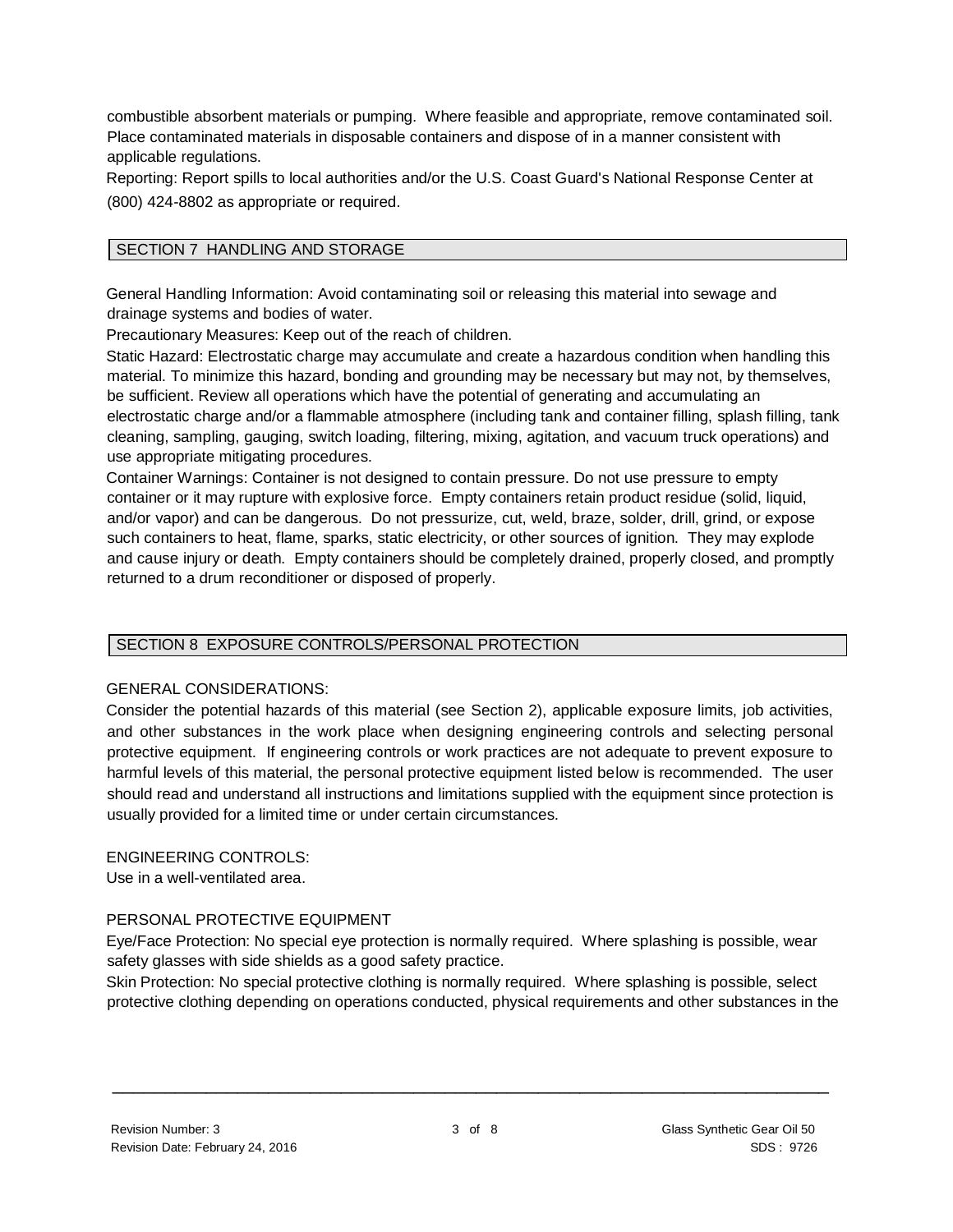workplace. Suggested materials for protective gloves include: 4H (PE/EVAL), Nitrile Rubber, Silver Shield, Viton.

Respiratory Protection: No respiratory protection is normally required.

If user operations generate an oil mist, determine if airborne concentrations are below the occupational exposure limit for mineral oil mist. If not, wear an approved respirator that provides adequate protection from the measured concentrations of this material. For air-purifying respirators use a particulate cartridge. Use a positive pressure air-supplying respirator in circumstances where air-purifying respirators may not provide adequate protection.

No applicable occupational exposure limits exist for this material or its components. Consult local authorities for appropriate values.

#### SECTION 9 PHYSICAL AND CHEMICAL PROPERTIES

Attention: the data below are typical values and do not constitute a specification.

Color: Colorless Physical State: Liquid Odor: Petroleum odor Odor Threshold: No data available pH: Not Applicable Vapor Pressure: <0.01 mmHg @ 37.8 °C (100 °F) Vapor Density (Air = 1):  $>1$ Initial Boiling Point: 315°C (599°F) Solubility: Soluble in hydrocarbons; insoluble in water Freezing Point: Not Applicable Melting Point: No data available Density: 0.86 kg/l @ 15.6°C (60.1°F) (Typical) Viscosity: 135 mm2/s @ 100°C (212°F) (Min) Evaporation Rate: No data available Decomposition temperature: No data available Octanol/Water Partition Coefficient: No data available FLAMMABLE PROPERTIES: Flammability (solid, gas): No Data Available Flashpoint: (Cleveland Open Cup) 150 °C (302 °F) Minimum

Autoignition: No data available Flammability (Explosive) Limits (% by volume in air): Lower: Not Applicable Upper: Not Applicable

#### SECTION 10 STABILITY AND REACTIVITY

Reactivity: May react with strong acids or strong oxidizing agents, such as chlorates, nitrates, peroxides, etc.

Chemical Stability: This material is considered stable under normal ambient and anticipated storage and handling conditions of temperature and pressure. Incompatibility With Other Materials: Not applicable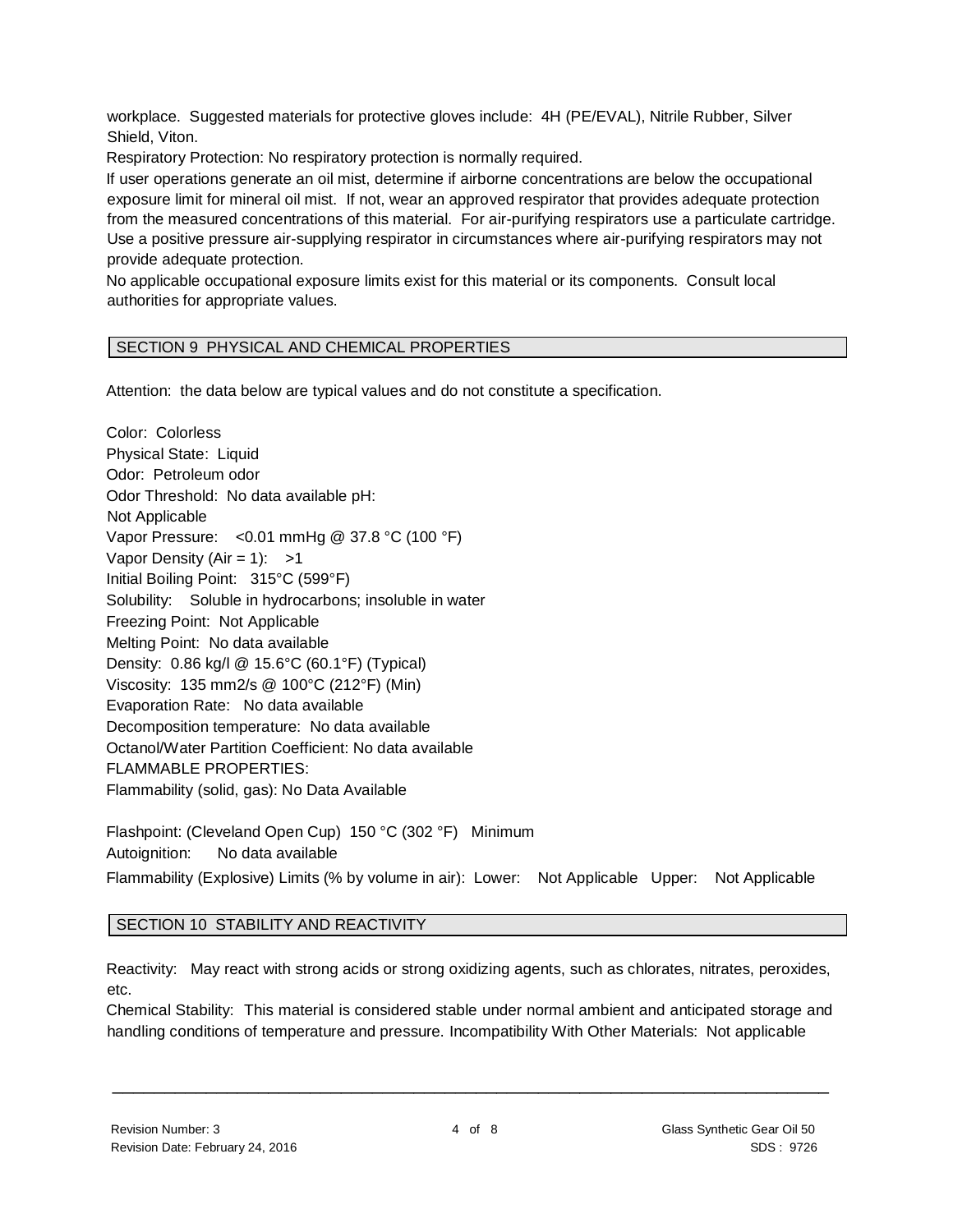Hazardous Decomposition Products: None known (None expected) Hazardous Polymerization: Hazardous polymerization will not occur.

#### SECTION 11 TOXICOLOGICAL INFORMATION

Information on toxicological effects

Serious Eye Damage/Irritation: The eye irritation hazard is based on evaluation of data for product components.

Skin Corrosion/Irritation: The skin irritation hazard is based on evaluation of data for product components.

Skin Sensitization: The skin sensitization hazard is based on evaluation of data for product components.

Acute Dermal Toxicity: The acute dermal toxicity hazard is based on evaluation of data for product components.

Acute Oral Toxicity: The acute oral toxicity hazard is based on evaluation of data for product components.

Acute Inhalation Toxicity: The acute inhalation toxicity hazard is based on evaluation of data for product components.

Acute Toxicity Estimate: Not Determined

Germ Cell Mutagenicity: The hazard evaluation is based on data for components or a similar material.

Carcinogenicity: The hazard evaluation is based on data for components or a similar material.

Reproductive Toxicity: The hazard evaluation is based on data for components or a similar material.

Specific Target Organ Toxicity - Single Exposure: The hazard evaluation is based on data for components or a similar material.

Specific Target Organ Toxicity - Repeated Exposure: The hazard evaluation is based on data for components or a similar material.

#### SECTION 12 ECOLOGICAL INFORMATION

#### **ECOTOXICITY**

This material is not expected to be harmful to aquatic organisms.

The product has not been tested. The statement has been derived from the properties of the individual components.

MOBILITY No data available.

#### PERSISTENCE AND DEGRADABILITY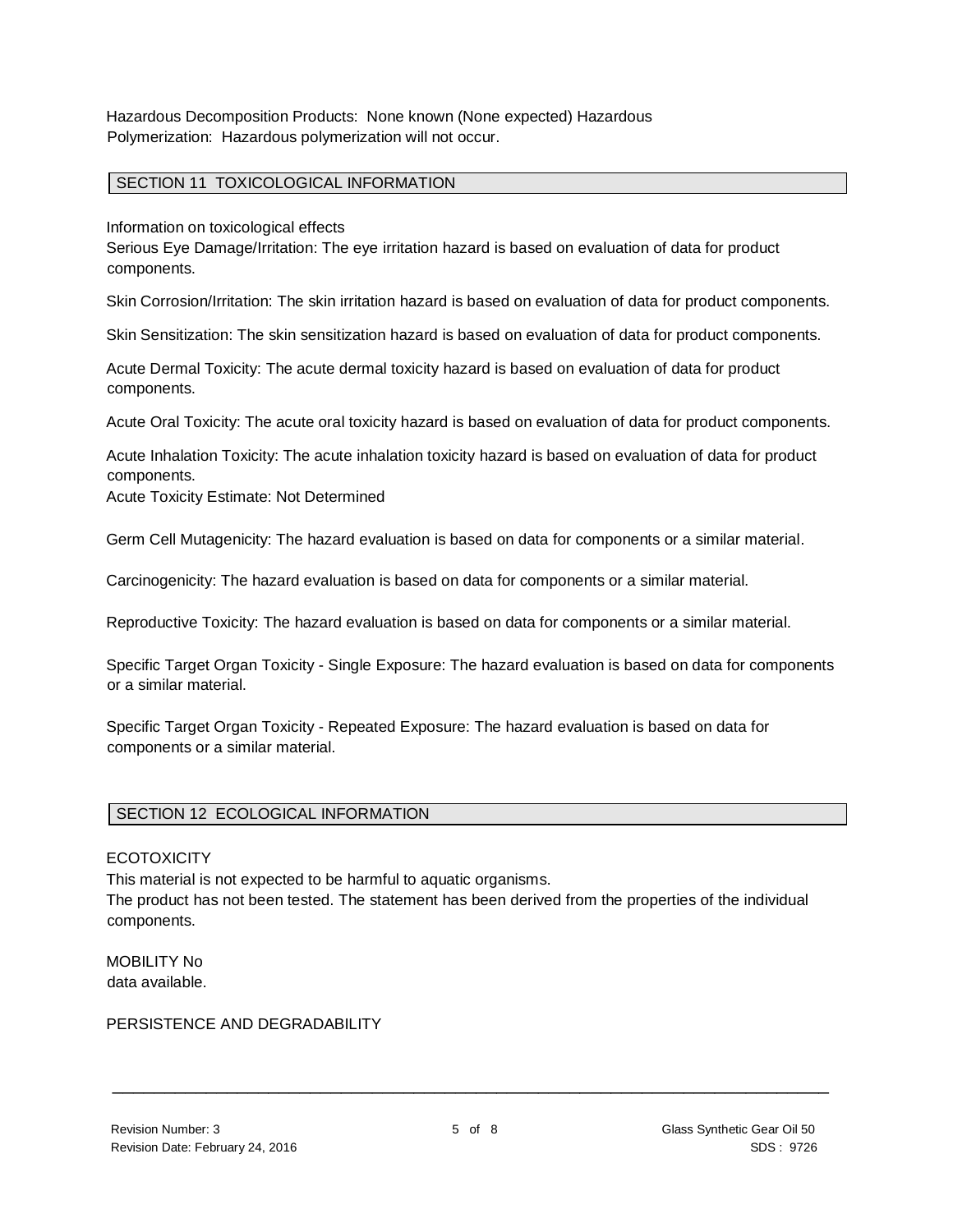This material is not expected to be readily biodegradable. The biodegradability of this material is based on an evaluation of data for the components or a similar material.

The product has not been tested. The statement has been derived from the properties of the individual components.

POTENTIAL TO BIOACCUMULATE Bioconcentration Factor: No data available. Octanol/Water Partition Coefficient: No data available

#### SECTION 13 DISPOSAL CONSIDERATIONS

Use material for its intended purpose or recycle if possible. Oil collection services are available for used oil recycling or disposal. Place contaminated materials in containers and dispose of in a manner consistent with applicable regulations. Contact your sales representative or local environmental or health authorities for approved disposal or recycling methods.

#### SECTION 14 TRANSPORT INFORMATION

The description shown may not apply to all shipping situations. Consult 49CFR, or appropriate Dangerous Goods Regulations, for additional description requirements (e.g., technical name) and mode-specific or quantity-specific shipping requirements.

DOT Shipping Description: NOT REGULATED AS A HAZARDOUS MATERIAL UNDER 49 CFR

IMO/IMDG Shipping Description: NOT REGULATED AS DANGEROUS GOODS FOR TRANSPORT UNDER THE IMDG CODE

ICAO/IATA Shipping Description: NOT REGULATED AS DANGEROUS GOODS FOR TRANSPORT UNDER ICAO

Transport in bulk according to Annex II of MARPOL 73/78 and the IBC code: Not applicable

#### SECTION 15 REGULATORY INFORMATION

|                                             | EPCRA 311/312 CATEGORIES:             | 1. | Immediate (Acute) Health Effects: | NO. |
|---------------------------------------------|---------------------------------------|----|-----------------------------------|-----|
|                                             | 2. Delayed (Chronic) Health Effects:  |    | NO.                               |     |
|                                             | 3. Fire Hazard:                       |    | NO.                               |     |
|                                             | 4. Sudden Release of Pressure Hazard: |    | NO.                               |     |
|                                             | 5. Reactivity Hazard:                 |    | NO REGULATORY LISTS SEARCHED:     |     |
|                                             | 01-1=IARC Group 1<br>03=EPCRA 313     |    |                                   |     |
| 01-2A=IARC Group 2A<br>04=CA Proposition 65 |                                       |    |                                   |     |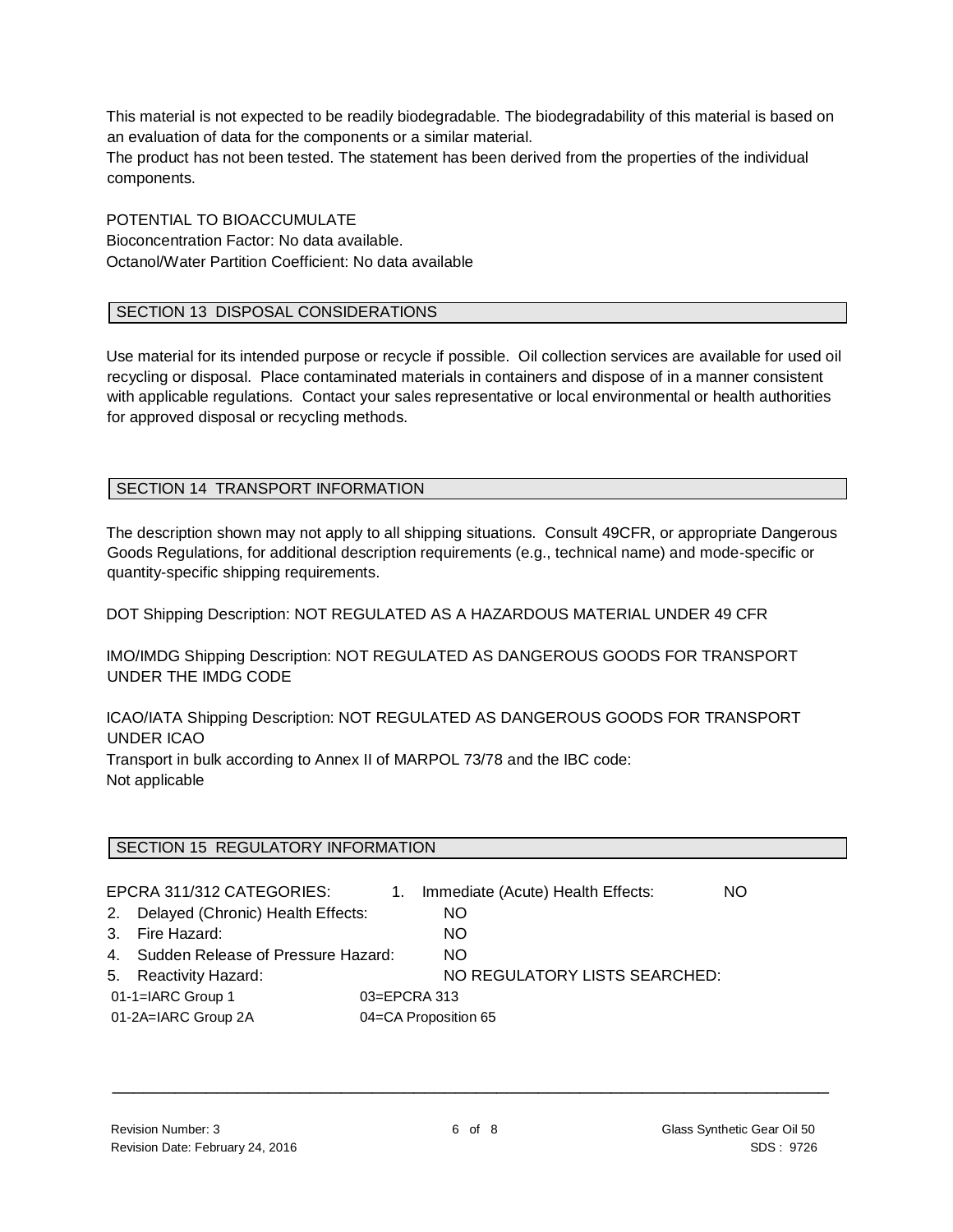| 01-2B=IARC Group 2B | 05=MA RTK |
|---------------------|-----------|
| 02=NTP Carcinogen   | 06=NJ RTK |
|                     | 07=PA RTK |

No components of this material were found on the regulatory lists above.

#### CHEMICAL INVENTORIES:

All components comply with the following chemical inventory requirements: AICS (Australia), DSL (Canada), ENCS (Japan), IECSC (China), KECI (Korea), PICCS (Philippines), TSCA (United States).

#### NEW JERSEY RTK CLASSIFICATION:

Under the New Jersey Right-to-Know Act L. 1983 Chapter 315 N.J.S.A. 34:5A-1 et. seq., the product is to be identified as follows: PETROLEUM OIL (Gear oil)

#### SECTION 16 OTHER INFORMATION

NFPA RATINGS: Health: 0 Flammability: 1 Reactivity: 0

HMIS RATINGS: Health: 0 Flammability: 1 Reactivity: 0

(0-Least, 1-Slight, 2-Moderate, 3-High, 4-Extreme, PPE:- Personal Protection Equipment Index recommendation, \*- Chronic Effect Indicator). These values are obtained using the guidelines or published evaluations prepared by the National Fire Protection Association (NFPA) or the National Paint and Coating Association (for HMIS ratings).

LABEL RECOMMENDATION: Label Category : INDUSTRIAL OIL 1 - IND1 REVISION STATEMENT Revision Date: February 24, 2016

#### ABBREVIATIONS THAT MAY HAVE BEEN USED IN THIS DOCUMENT:

| <b>TLV</b><br><b>Threshold Limit Value</b>                                              | TWA<br>Time Weighted Average<br>$\blacksquare$                                                |
|-----------------------------------------------------------------------------------------|-----------------------------------------------------------------------------------------------|
| STEL -<br>Short-term Exposure Limit                                                     | Permissible Exposure Limit<br>PEL.<br>$\overline{\phantom{a}}$                                |
| GHS.<br><b>Globally Harmonized System</b><br>$\sim$                                     | CAS<br><b>Chemical Abstract Service Number</b><br>L.                                          |
| ACGIH<br>American Conference of Governmental<br>$\blacksquare$<br>Industrial Hygienists | <b>IMO/IMDG</b><br>International Maritime Dangerous Goods<br>$\overline{\phantom{0}}$<br>Code |
| American Petroleum Institute<br>API<br>$\sim$                                           | <b>SDS</b><br>Safety Data Sheet<br>۰                                                          |
| <b>HMIS</b><br>Hazardous Materials Information System<br>$\overline{\phantom{a}}$       | <b>NFPA</b><br>National Fire Protection Association (USA)                                     |
| DOT<br>Department of Transportation (USA)<br>$\sim$                                     | <b>NTP</b><br>National Toxicology Program (USA)<br>$\overline{\phantom{a}}$                   |
| <b>IARC</b><br>International Agency for Research on<br>$\sim$<br>Cancer                 | <b>OSHA</b><br>Occupational Safety and Health Administration                                  |
| <b>NCEL</b><br>New Chemical Exposure Limit<br>$\blacksquare$                            | EPA -<br><b>Environmental Protection Agency</b>                                               |
| SCBA<br>Self-Contained Breathing Apparatus<br>$\blacksquare$                            |                                                                                               |